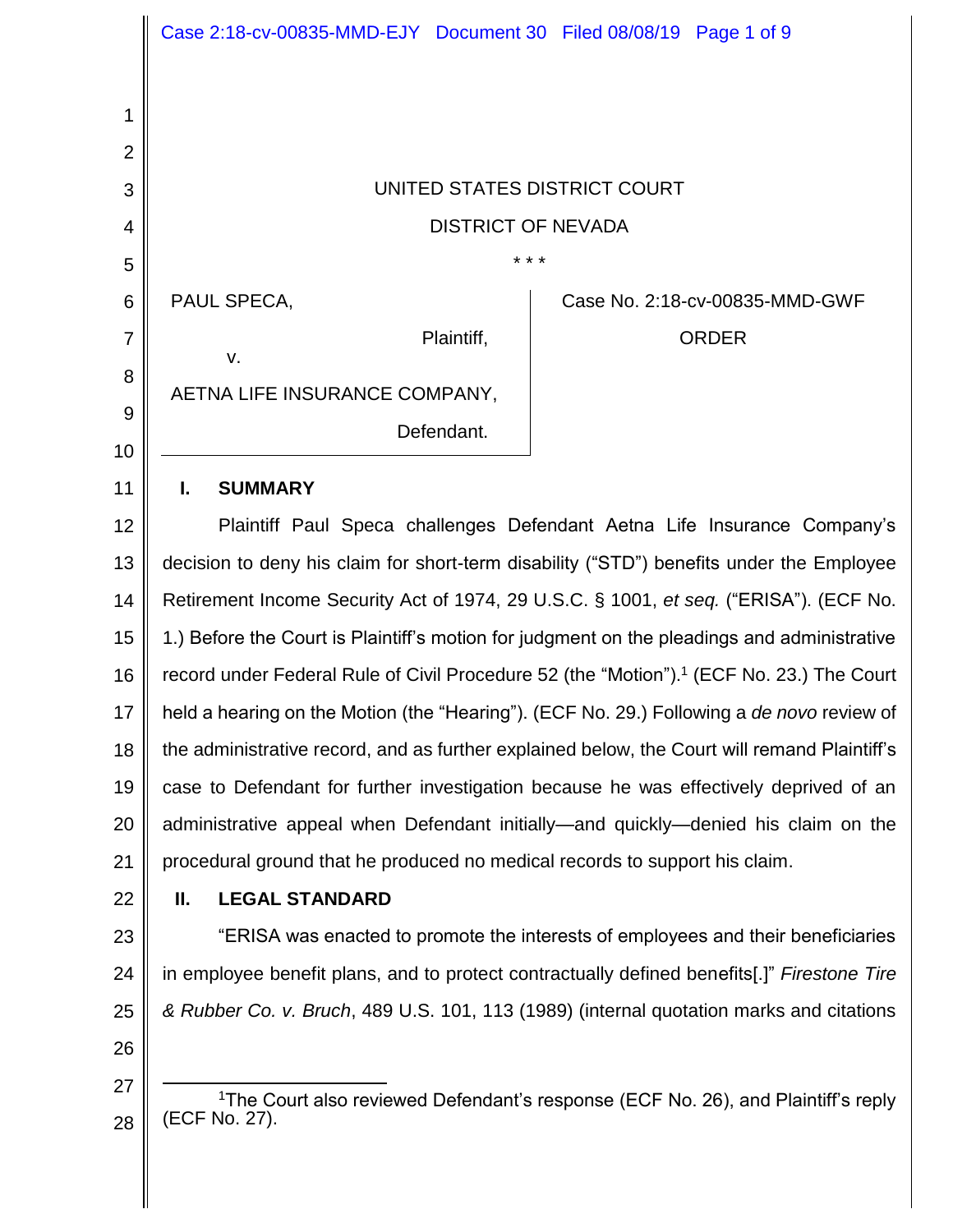## Case 2:18-cv-00835-MMD-EJY Document 30 Filed 08/08/19 Page 2 of 9

1 2 3 4 5 6 7 omitted). The parties agree that, for purposes of the Motion, this Court essentially sits as an appellate court reviewing the decision of the Defendant insurance company as if it were a lower court. (ECF Nos. 23 at 9, 26 at 8.) The Court's review is *de novo* "unless the benefit plan gives the administrator or fiduciary discretionary authority to determine eligibility for benefits or to construe the terms of the plan." *Firestone*, 489 U.S. at 115. Here, the parties agree the applicable plan confers no such discretion. (ECF Nos. 23 at 9-10, 26 at 8.) Thus, the Court reviews Defendant's decision to deny Plaintiff STD benefits *de novo*.

8 9 10 11 12 13 14 15 16 17 18 19 Further, the parties agree the Court does not apply the summary judgment standard to decide the Motion. (ECF Nos. 23 at 9-10, 26 at 8.) Instead, the Court must weigh the evidence contained within the administrative record (ECF No. 17 (the "AR")). *See Kearney v. Standard Ins. Co.*, 175 F.3d 1084, 1095 (9th Cir. 1999). In other words, "[t]he court simply proceeds to evaluate whether the plan administrator correctly or incorrectly denied benefits[.]" *See Abatie v. Alta Health & Life Ins. Co.*, 458 F.3d 955, 963 (9th Cir. 2006). But the Court has an obligation "to undertake an independent and thorough inspection of an administrator's decision." *Silver v. Exec. Car Leasing Long-Term Disability Plan*, 466 F.3d 727, 728 (9th Cir. 2006) (citation omitted). And while the Court may consider evidence not contained in the AR because the *de novo* standard of review applies here, the Court should generally rest its merits decision on evidence contained within the administrative record. *See Abatie*, 458 F.3d at 969-70.

20 21 22 23 24 Plaintiff bears the burden of proving his entitlement to STD benefits by a preponderance of the evidence. (ECF Nos. 23 at 9, 26 at 8.) *See also Muniz v. Amec Const. Mgmt., Inc.*, 623 F.3d 1290, 1294 (9th Cir. 2010) ("[W]hen the court reviews a plan administrator's decision under the de novo standard of review, the burden of proof is placed on the claimant.").

- 25 ///
- 26 ///
- 27 ///
- 28 ///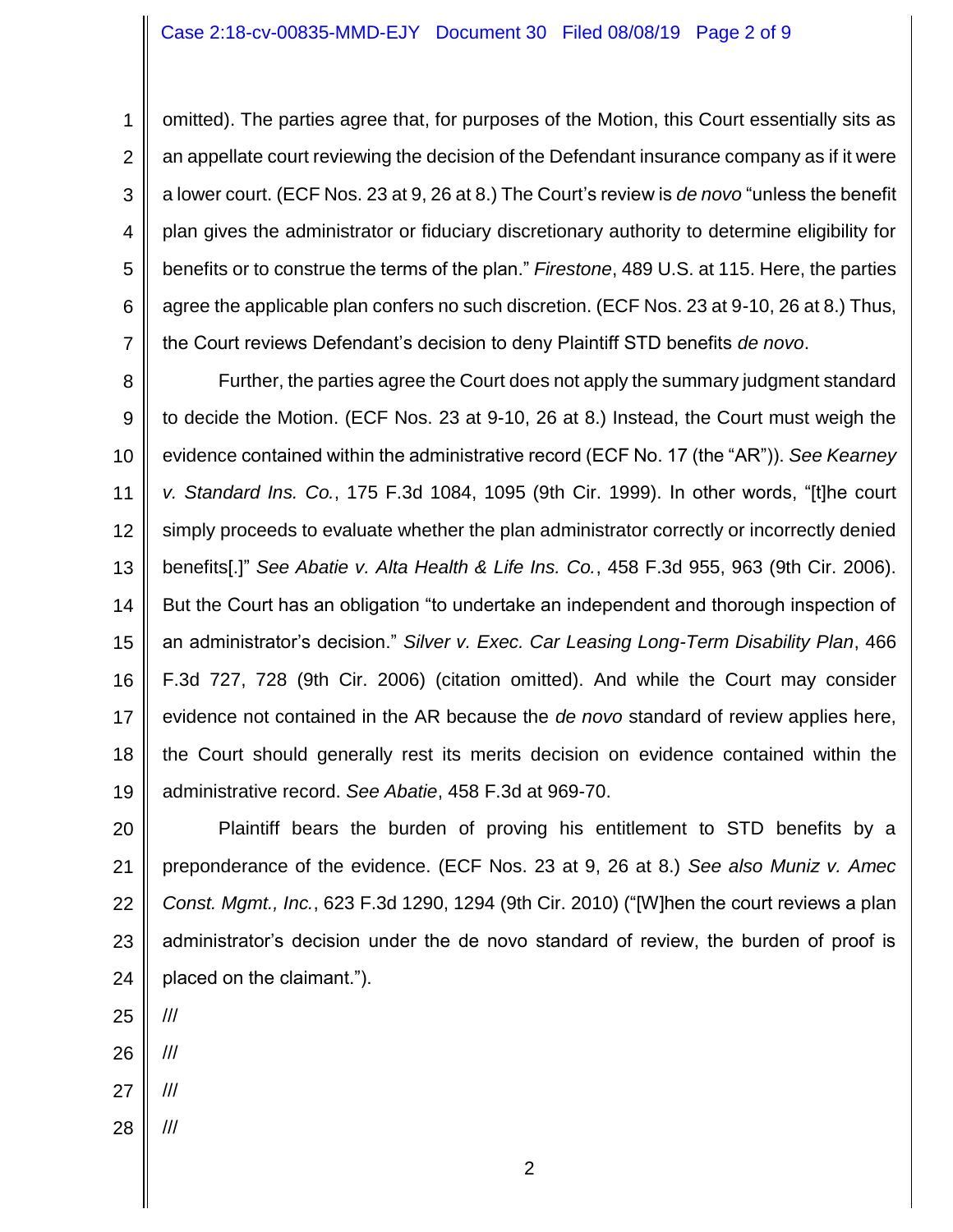1

# **III. FINDINGS OF FACT**

2 3 4 5 6 7 8 Plaintiff worked at The Home Depot.<sup>2</sup> (ECF No. 12 at 1.) Plaintiff claims he stopped working there on November 6, 2015 because he became disabled—primarily, he was falling asleep unpredictably and uncontrollably. (ECF No. 23 at 4-6.) Defendant administers a STD plan for Home Depot under group short-term disability policy No. GP-839226 (the "Policy"). (ECF No. 12 at 1-2.) Plaintiff is covered by the Policy. (*Id.* at 1.) On November 7, 2015, Plaintiff submitted a claim for STD benefits under the Policy. (ECF No. 17-2 at 4.)

9 10 11 12 13 14 15 16 17 18 19 The Policy provides that Defendant "will make notification of a claim determination as soon as possible but not later than 45 calendar days after the claim is made." (ECF No. 17-7 at 2.) The Policy further provides that Defendant may extend that 45 day window twice, by 30 days each time, if Defendant notifies the claimant within the first 45 day window of its intent to extend. (*Id.*) If Defendant extends the time in which it will make a determination, the Policy requires Defendant to explain to the claimant why it needs the extension, and when the claimant can expect a determination, such notice specifically including the standards Defendant will use to make its determination, the unresolved issues that prevent a decision on the claimant's claim, and the additional information Defendant needs to resolve those issues. (*Id.*) The Policy then gives the claimant 45 days to provide the information Defendant requests in its notice of extension.

20 21 22 23 24 25 If Defendant denies a benefits claim, the claimant may appeal the decision by making a request—either orally or in writing—within 180 days with an explanation of why the claimant is appealing. (*Id.* at 3.) The claimant may submit any information he or she would like Defendant to consider in connection with their appeal, including documents, records, etc. not submitted in connection with the initial claim. (*Id.*) The Policy provides that Defendant must decide the appeal within 45 days, subject to a 45-day extension if

26

<sup>27</sup> 28 l <sup>2</sup>Plaintiff listed The Home Depot, USA, Inc. as a defendant in his Complaint, but the parties stipulated at the Hearing to Home Depot's dismissal because Defendant Aetna fully funds the benefit at issue, and the Court dismissed Home Depot. (ECF No. 29.)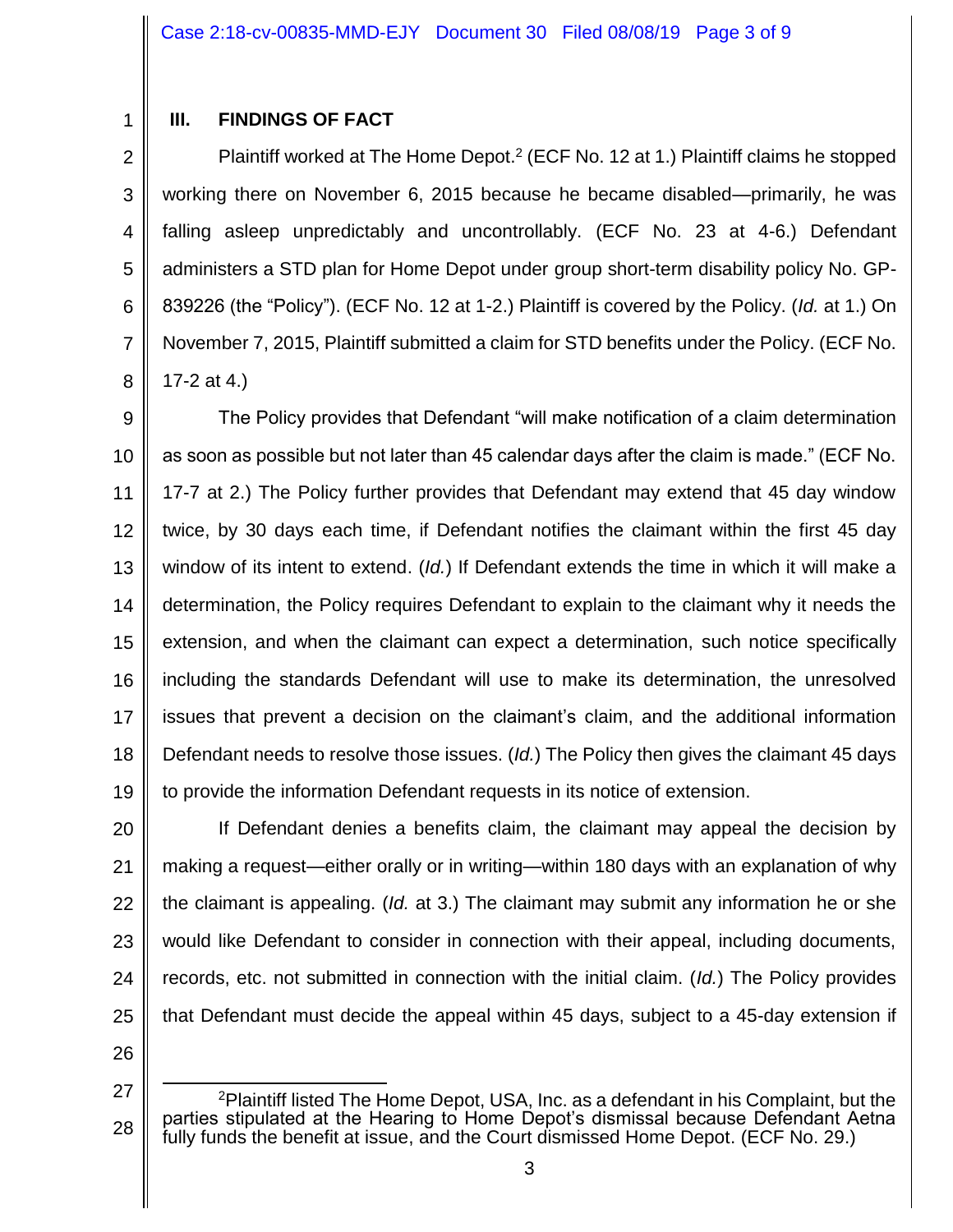#### Case 2:18-cv-00835-MMD-EJY Document 30 Filed 08/08/19 Page 4 of 9

1 2 3 Defendant notifies the claimant within the first 45 days. (*Id.*) Similar to the initial claim process, the extension notice must indicate the special circumstances requiring an extension of time and the date by which a decision can be expected. (*Id.*)

- 4 5 6 7 8 9 10 11 Here, Defendant decided to deny Plaintiff's claim in less than 45 days. Following Plaintiff's November 7, 2015 claim, Defendant's internal notes indicate Defendant's representative Nell Durand called Plaintiff at 11:38 a.m. on November 9, 2015, and left him a message. (ECF No. 17-2 at 14.) The note says: "Provider's office was contacted and request sent; we'll f/u w/ associate on 11/13/15; determination is on 11/20/15; to help support STD benefits, we will need exam findings, dx test results, tx plan, work status and/or confirmation of sx/hospital records." (*Id.*) There is no evidence that Plaintiff returned this call.
- 12 13 14 15 16 17 18 On November 13, 2015, Durand called Plaintiff again. (ECF No. 17-2 at 17.) Her notes indicate she could not leave a message because there was "no voice mailbox set up." (*Id.*) Her notes further include that "a call will be made in 2 business days to inform of status; determination is on 11/20/15[,]" and to "send no contact letter." (*Id.*) Durand's "no contact letter" began, "Please note, if we've spoken since the date of this letter, please disregard[,]" and ended with an admonition to "[c]all us as soon as possible." (ECF No. 17-4 at 160.) However, the bulk of the letter read:
- 19 20 21 We're sending this letter because we haven't been able to reach you by phone about your short-term disability (STD) claim. We need to review your medical information to see if we can approve your STD benefits. If we don't hear from you within 7 days from the date on this letter, we'll move forward with our claim review using any information we were able to get on our own.
- 22 (*Id.*) But this time, Plaintiff called back—on November 16, 2015. (ECF No. 17-2 at 70.)
- 23 24 25 26 27 28 The notes from that call indicate Plaintiff requested he interact with a different representative because he could not understand Durand's messages. (*Id.*) They also indicate that the representative Plaintiff spoke with told him Defendant was still waiting on documentation from his medical providers, and added a note regarding one of Plaintiff's treating physicians that Plaintiff had not previously disclosed. (*Id.*) Later that day, a different representative, Jody Glass, called and left Plaintiff another voice message stating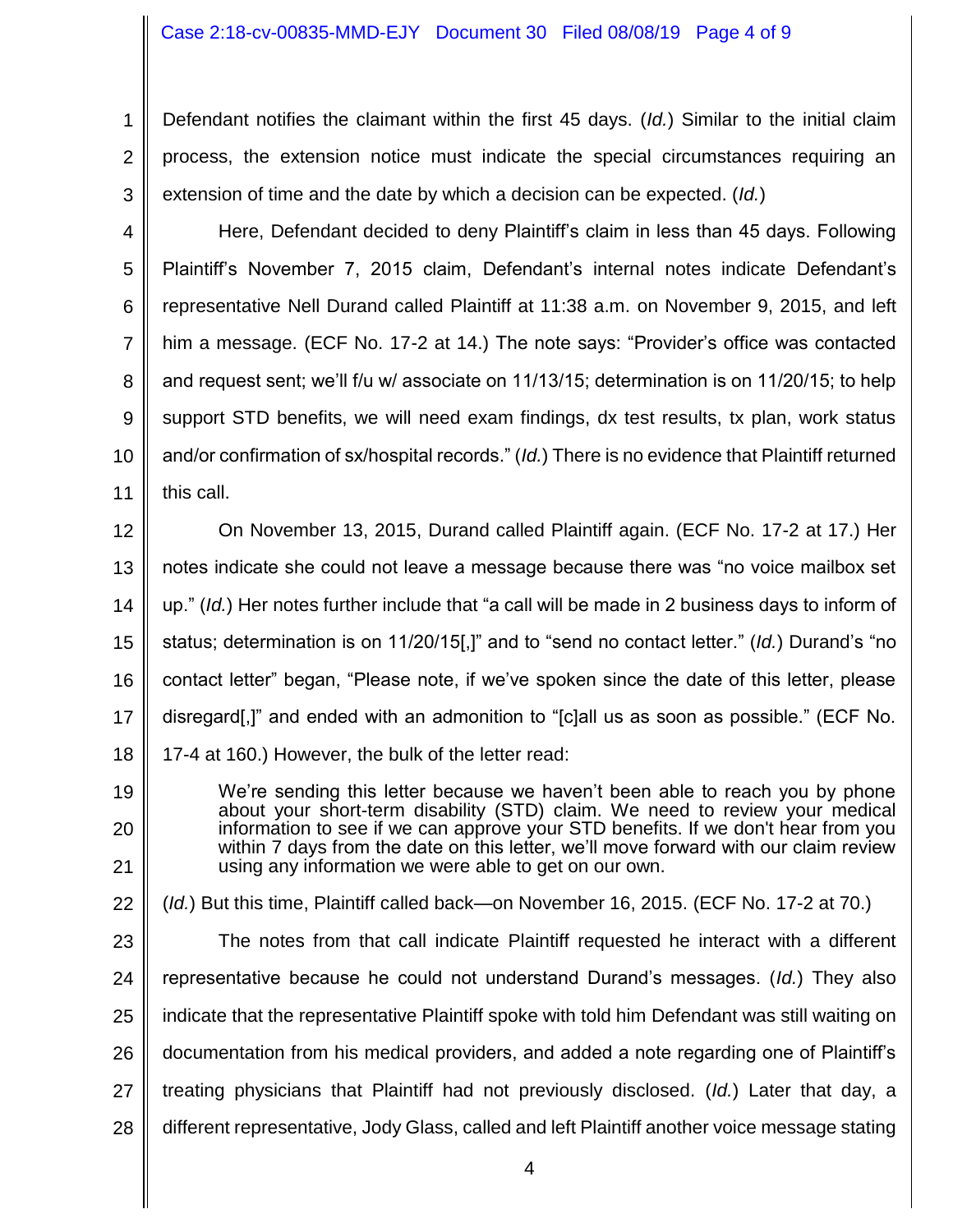## Case 2:18-cv-00835-MMD-EJY Document 30 Filed 08/08/19 Page 5 of 9

1 2 3 4 5 6 7 8 9 10 11 12 13 14 15 16 17 18 19 20 21 22 23 24 25 26 27 28 Defendant needed Plaintiff's help in gathering medical records, including a fax and claim number that Plaintiff could use to submit them. (*Id.*) Her notes also indicate she stated on that message that Defendant intended to make its decision on his claim within 14 days of the date he first submitted it, and urged him to call back. (*Id.*) Defendant denied Plaintiff's STD claim on November 20, 2015. (*Id.* at 162-63.) Defendant denied Plaintiff's claim because he did not submit, nor had Defendant been able to obtain at that time, any clinical documentation supporting his claim: Your file has been reviewed in full. It has been determined that there is no clinical information received from your treating provider to support your inability to perform the material duties of your own occupation as a Office Associate effective 11/07/2015. We have attempted to obtain medical information from your treating provider, Dr. Mike Karagiozis & Dr. Bertoli, to date they have not provided the required medical information to support your claim for disability benefits. Unfortunately, to date, we have not received any clinical information to support your inability to perform the core elements of your job functions as a Office Associate, to determine if you are disabled from your own occupation. Therefore, you do not qualify for STD benefits[.] (*Id.* at 162.) Defendant's internal notes also reflect that one of its representatives followed up with a phone call that same day, and left a voice mail, also stating that Defendant denied Plaintiff's claim because he did not submit medical records. (*Id.* at 70.) The AR also reflects that Defendant attempted to gather medical records from Plaintiff's treating physicians Dr. Karagiozis and Dr. Bertoli, but did not wait to receive them before denying Plaintiff's claim. (ECF No. 17-2 at 16, 18-19, 162.) Further, as explained above, nothing in the Policy required Defendant to decide within 14 days. In addition, there is some evidence in the AR to suggest that Defendant told Plaintiff it would only delay or defer a decision on his claim if he produced no medical records, not that it would be denied. (ECF No. 17-2 at 20 (including a note indicating a 'yes' response to the prompt "Advised std benefits will have to be placed on suspension without benefit determination if abilities manager has not received medical data.").) Plaintiff appealed Defendant's decision on March 11, 2016. (ECF No. 17-4 at 123.) Defendant allowed Plaintiff to submit additional medical documentation during his appeal, retained a doctor to conduct an independent review of that medical documentation, and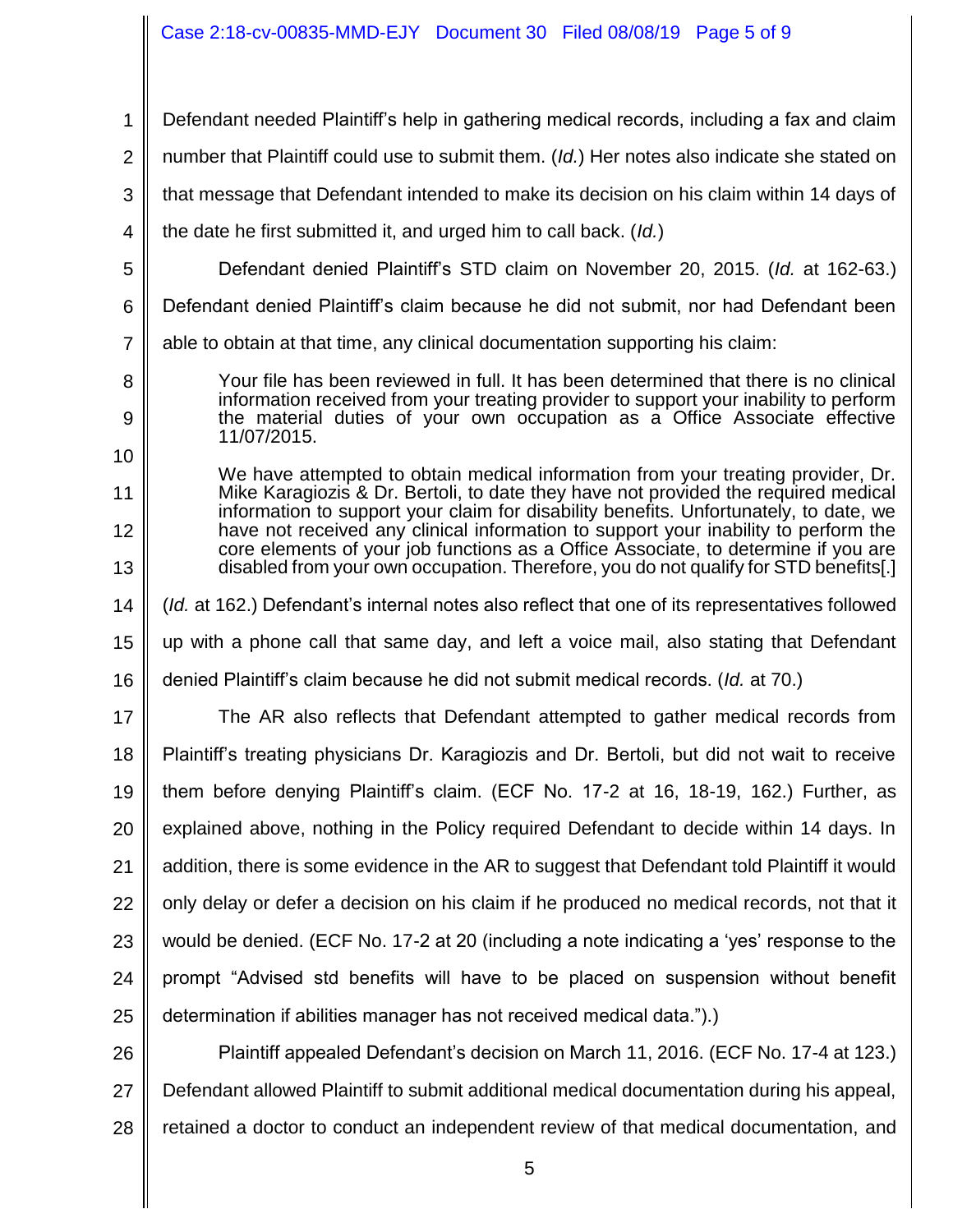## Case 2:18-cv-00835-MMD-EJY Document 30 Filed 08/08/19 Page 6 of 9

- 1 spoke with Plaintiff several times. However, Defendant ultimately denied Plaintiff's appeal
- 2 on May 12, 2016. (*Id.* at 184.) Defendant summarized its reasons for denying Plaintiff's
- 3 appeal in a letter:

4

5

6

7

8

9

10

11

[B]ased on our review of the submitted documentation, and for the reason mentioned above, we have upheld our original decision to deny your benefits as of November 07, 2015. Specifically, the received information reflects you have excessive daytime somnolence. You have been medically instructed to use your CPAP machine; however, the received information reflects that you are not using a CPAP machine. Additionally, you confirmed that you have not received a CPAP machine. It is documented that you have excessive daytime somnolence and have had several accidents and as a result you are unsafe to be driving; however, your job duties as an office associate does not require you to drive or operate heavy machinery. Lastly, you stated that you are exhausted, sleep everywhere, and are constantly falling asleep no matter what you are doing; however, none of your treating providers have documented that you have fall sleep during your examinations or while in their office. Therefore, the original decision to terminate Short-Term Disability benefits, effective November 07, 2015, has been upheld.

12 (*Id.* at 185.) Plaintiff thereafter initiated this action to challenge that determination.

13 **IV. CONCLUSIONS OF LAW**

14 15 16 17 18 19 20 21 22 23 24 The Court finds that Defendant incorrectly denied benefits on Plaintiff's initial claim based on a lack of medical records to support his claimed disability, even though Defendant was waiting for records from Plaintiff's treating physicians, and nothing in Defendant's Policy required it to decide when it did. Plaintiff argues that Defendant used an arbitrary 14-day timeline as a sword to prevent Plaintiff from providing proof to support his claim, so that Defendant could deny his claim. (ECF No. 27 at 2.) Plaintiff also argued at the Hearing this effectively denied Plaintiff an internal appeal. Defendant essentially counters that Plaintiff bears the burden of providing support for his claim, and he did not in the 14-day time frame that Defendant adequately notified him it was proceeding under, nor did Plaintiff request extra time to submit records. (ECF No. 26 at 8-9.) The Court agrees with Plaintiff.

25 26 27 28 To start, nothing in the Policy required Defendant to decide within 14 days. In fact, the Policy generally requires Defendant to decide within 45 days. (ECF No. 17-7 at 2.) And as Plaintiff points out (ECF No. 27 at 2-3), the portion of the Policy Defendant cites in support of the proposition "that Aetna expects to make a determination within 15 days"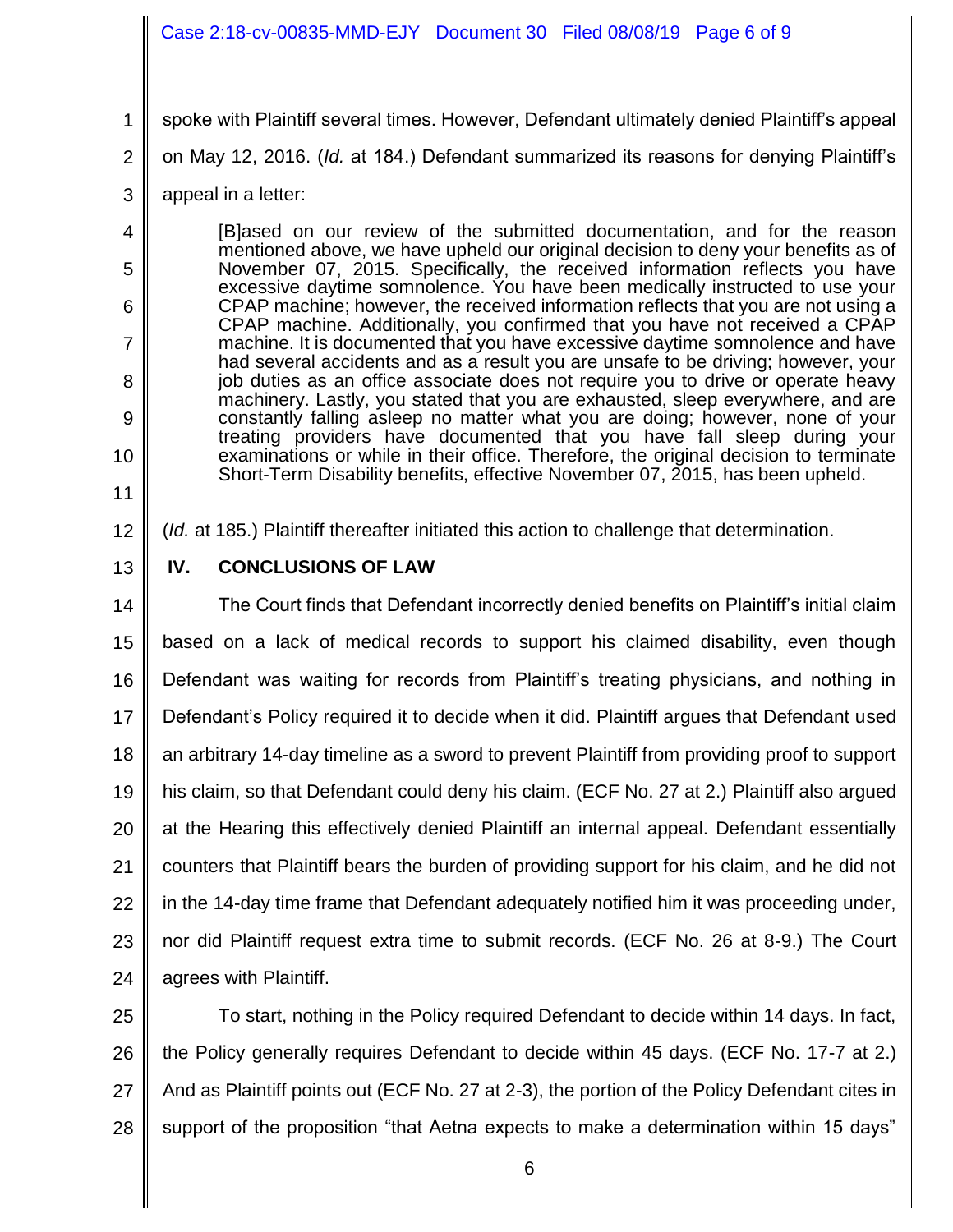1 2 3 4 5 does not actually support Defendant's argument (ECF No. 26 at 8 (citing ECF No. 17-5 at 24 (providing that "[a]ny unpaid balance as to Short Term Disability Income will be paid within 15 days of receipt by Aetna of the due written proof.")).) Therefore, Defendant's argument that it had to deny Plaintiff's claim at the conclusion of a 14-day investigation even while it was waiting on medical records is unpersuasive.

6 7 8 9 10 11 12 13 14 15 16 17 18 19 20 21 The AR further reflects that Plaintiff did not understand his claim would be denied on November 20, 2015 if he did not submit documentation by that date. While Defendant left Plaintiff several messages stating it would decide his claim by November 20, the AR reflects that he did not understand those messages, or may have not received some of them. (ECF No. 17-2 at 70.) Further, while a letter also told him Defendant would decide on November 20, the letter began with a statement that Plaintiff could disregard it if he spoke with one of Defendant's representatives after the date of the letter—and he did, so he could have properly disregarded the letter. (ECF Nos. 17-2 at 70, 17-4 at 160.) There is also no note indicating that Defendant's representative explained to Plaintiff his claim would be decided on November 20 when he actually called in on November 16. (ECF No. 17-2 at 70.) And the AR reflects that Plaintiff was informed on a voicemail he said he did not understand that a decision on his claim would merely be deferred—not denied—if he failed to provide medical records by November 20. (ECF No. 17-2 at 20.) Thus, it was unfair to Plaintiff when Defendant decided Plaintiff's claim on November 20 on the basis of not having received any medical records to support his claim, particularly when Defendant requested records from the two providers whose names Plaintiff provided.

22 23 24 25 26 27 28 Considering that "ERISA was enacted to promote the interests of employees[,]" *Firestone*, 489 U.S. at 113, Defendant should have—at a minimum—waited a few more days to gather medical records before denying Plaintiff's initial claim. There can be no question that denying Plaintiff's initial claim on arbitrary procedural grounds not grounded in the Policy did not promote Plaintiff's interests here. Of course, Plaintiff's interest was to receive STD benefits, and he has not received them to date. But even if Defendant ultimately made the right decision on the merits during Plaintiff's appeal, it never reached

7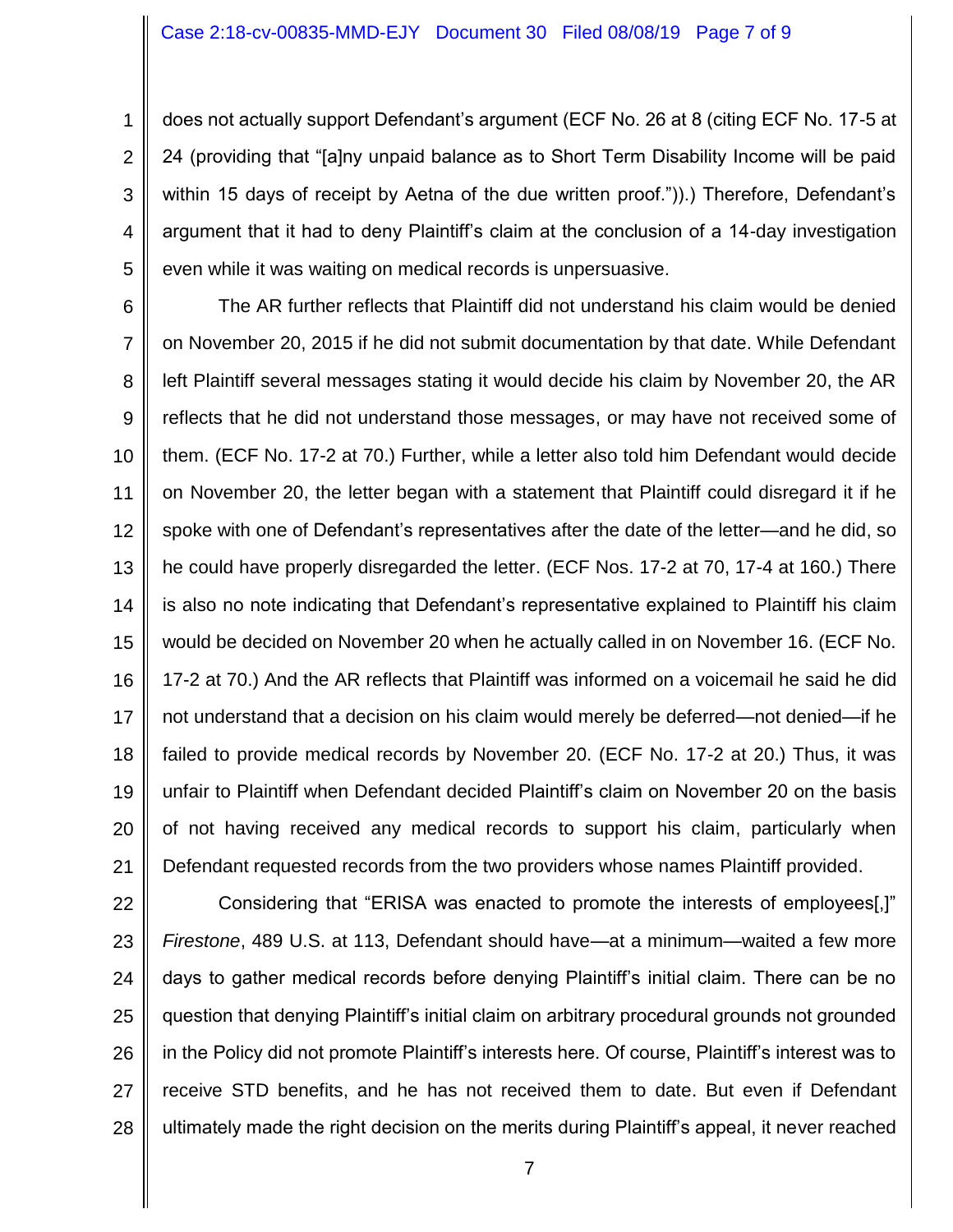#### Case 2:18-cv-00835-MMD-EJY Document 30 Filed 08/08/19 Page 8 of 9

1 2 3 4 the merits of his claim until that appeal. And that deprived Plaintiff of an important right the right to an appeal. Because of the way Defendant handled this claim, Plaintiff essentially received his initial claim review during his appeal with Defendant, and is now pursuing his appeal in this Court.

5 6 7 8 9 10 11 12 13 14 Defendant's decision to essentially collapse its review of Plaintiff's claim from two levels into one violates the spirit of both ERISA and the Policy. First, ERISA requires that Defendant "afford a reasonable opportunity to any participant whose claim for benefits has been denied for a full and fair review by the appropriate named fiduciary of the decision denying the claim." 29 U.S.C. § 1133(2). Plaintiff effectively presented his evidence for the first time on appeal, which did not allow for a full and fair review of his claim. Second, the Policy clearly provides for an appeal right. (ECF No. 17-7 at 2-3.) As noted, Plaintiff was denied meaningful access to an appeal. Thus, Defendant's decision to deny Plaintiff's initial claim on procedural grounds less than 45 days after he submitted it violated the spirit of both ERISA and the Policy—and was thus incorrect.

15 16 17 18 19 20 The Court will therefore remand Plaintiff's STD benefits claim to Defendant for further investigation because Defendant's decision to initially deny his claim was incorrect. In addition, because the Court understands that Plaintiff is ineligible for long-term disability benefits where, as here, his STD benefits claim has been denied—and the Court will remand Plaintiff's STD benefits claim to Defendant for further consideration—the Court will also order Defendant to consider Plaintiff's eligibility for long-term disability benefits.

21

## **V. CONCLUSION**

22 23 24 The Court notes that the parties made several arguments and cited to several cases not discussed above. The Court has reviewed these arguments and cases and determines that they do not warrant discussion as they do not affect the outcome of the Motion.

25 26 27 28 It is therefore ordered that Plaintiff's motion for judgment on the pleadings and administrative record (ECF No. 23) is granted in part. Defendant is ordered to re-open and further investigate Plaintiff's short-term disability benefits claim, including by considering any additional evidence Plaintiff would like to offer, and to also consider whether Plaintiff

8